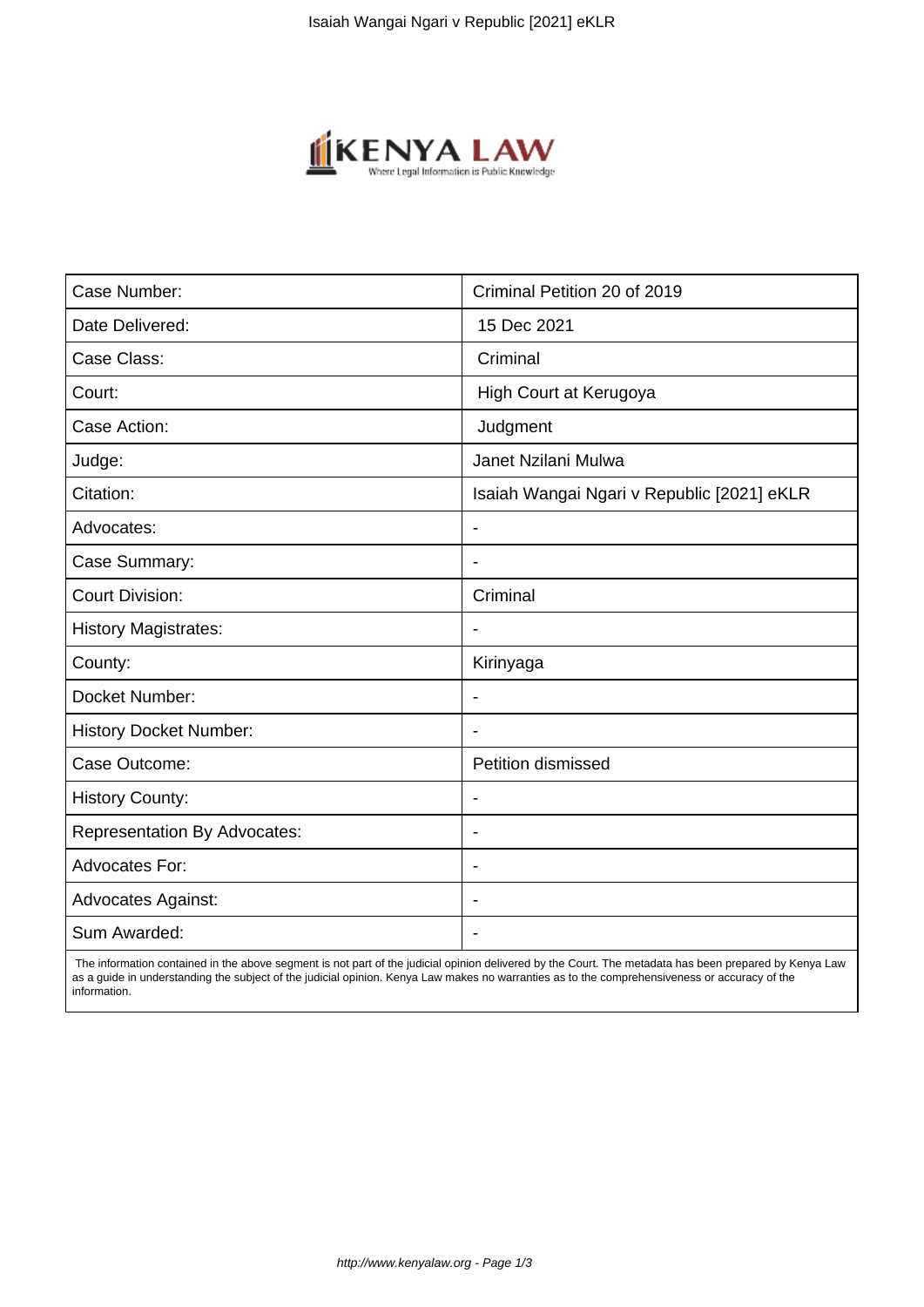Isaiah Wangai Ngari v Republic [2021] eKLR

### **REPUBLIC OF KENYA**

# **IN THE HIGH COURT**

### **AT KERUGOYA**

#### **CRIMINAL PETITION NO. 20 OF 2019**

**ISAIAH WANGAI NGARI..............................................................................................................................PETITIONER**

## **VERSUS**

**REPUBLIC...............................................................................................................................................................RESPONDENT**

### **JUDGMENT**

1. The Petitioner was charged with the offence of Robbery with violence **Contrary to Section (2) of the Penal Code** and sentenced to death upon full hearing of the case.

His two appeals to the High Court and Court of Appeal vide Kerugoya High Court Appeal No. 29 of 2016 and Court of Appeal at Nyeri No. 37 of 2017 were heard and dismissed, thus the petitioner's options for further appeal were exhausted.

2. This petition is based on Supreme Court decision in **Francis Muruatetu Karioko, Petition No. 15 and 16 (Consolidated) (2017) eKLR** rendered on the 14.12.2017.

The Supreme Court *Muruatetu* decision dealt with the offence of **Murder Contrary to Section 203 of the Penal Code** and no other, whose penalty was declared unconstitutional – paragraph 69, and directed that the petitioners may apply for sentence – rehearing before the courts that sentenced them.

3. On the **6.7.2021** the Supreme Court revisited its decision on *Muruatetu* to give clarity on the applicability of the decision and gave policy guidelines as follows: -

**a. That the** *Muruatetu* **decision did not invalidate mandatory sentences of minimum sentenced in the Penal Code, the Sexual Offences Act or any other statute.**

**b. That the** *Muruatetu* **decision does not and is not directly applicable to sentences under Section 40 (3), treason, robbery with violence under Section 296 (2) and attempted robbery with violence – Section 297 (2) of the Penal Code.**

4. The court therefore emphasized that the decision of *Muruatetu* and the guidelines under the **6.7.2021** directions apply **only** in respect of sentence of **Murder under Section 203 and 204 of the Penal Code.** The offence of robbery with violence is thus excluded, and therefore not applicable. For the foregoing, this petition is dismissed.

**Dated and Signed this ....................................day of.....................................2021**

**J. N. MULWA**

**JUDGE**

# **DATED AND DELIVERED AT KERUGOYA THIS 15TH DAY OF DECEMBER, 2021**